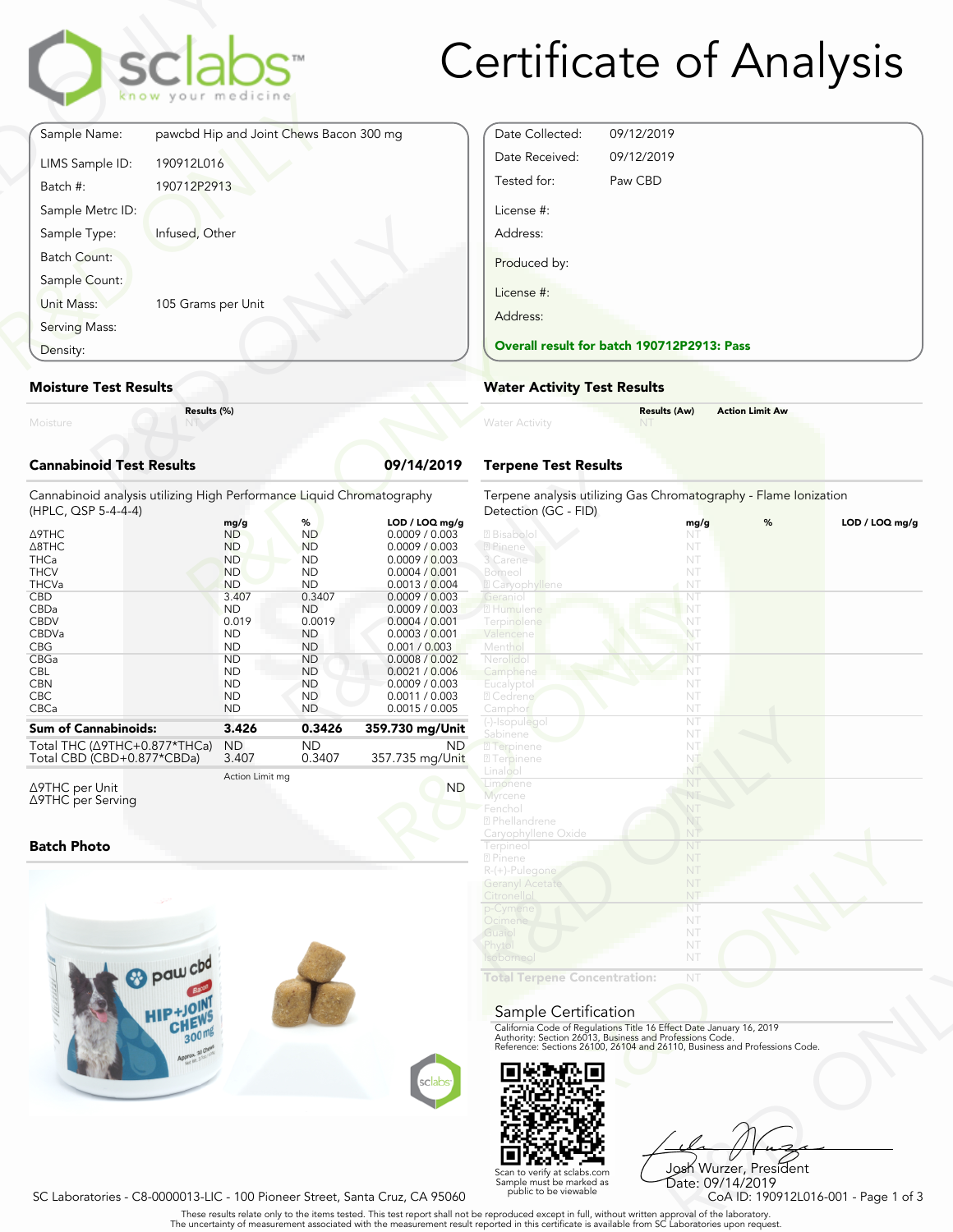

# Certificate of Analysis

Date Collected: 09/12/2019 Date Received: 09/12/2019 Tested for: Paw CBD

License #: Address:

Produced by:

License #:

|                               | sclabs <sup>®</sup><br>know your medicine                                                                                                                                           |
|-------------------------------|-------------------------------------------------------------------------------------------------------------------------------------------------------------------------------------|
| Sample Name:                  | pawcbd Hip and Joint Chews Bacon 300 mg                                                                                                                                             |
| LIMS Sample ID:               | 190912L016                                                                                                                                                                          |
| Batch #:                      | 190712P2913                                                                                                                                                                         |
| Sample Metrc ID:              |                                                                                                                                                                                     |
| Sample Type:                  | Infused, Other                                                                                                                                                                      |
| <b>Batch Count:</b>           |                                                                                                                                                                                     |
| Sample Count:                 |                                                                                                                                                                                     |
| Unit Mass:                    | 105 Grams per Unit                                                                                                                                                                  |
| Serving Mass:                 |                                                                                                                                                                                     |
| Density:                      |                                                                                                                                                                                     |
| <b>Pesticide Test Results</b> | Pesticide, Fungicide and plant growth regulator analysis utilizing<br>HPLC-Mass Spectrometry and GC-Mass Spectrometry<br>Action Limit µg/g<br>$LOD / LOQ \mu g/g$<br>Results (µg/g) |
| Abamectin<br>Acephate         | NT                                                                                                                                                                                  |
| Acequinocyl                   | NT                                                                                                                                                                                  |

## **Pesticide Test Results**

| Density:                      |                                                                                                          | <b>Overall result for batc</b> |
|-------------------------------|----------------------------------------------------------------------------------------------------------|--------------------------------|
| <b>Pesticide Test Results</b> |                                                                                                          | <b>Pesticide Test Results</b>  |
|                               | Pesticide, Fungicide and plant growth regulator analysis utilizing                                       | Pesticide, Fungicide and       |
|                               | HPLC-Mass Spectrometry and GC-Mass Spectrometry<br>LOD / LOQ µg/g<br>Results (µg/g)<br>Action Limit µg/g | <b>HPLC-Mass Spectrometry</b>  |
| Abamectin                     | NT                                                                                                       | Aldicarb                       |
| Acephate                      | NT                                                                                                       | Carbofuran                     |
| Acequinocyl                   | NT                                                                                                       | Chlordane                      |
| Acetamiprid                   | NT                                                                                                       | Chlorfenapyr                   |
| Azoxystrobin                  | NT                                                                                                       | Chlorpyritos                   |
| <b>Bifenazate</b>             | NT                                                                                                       | Coumaphos                      |
| <b>Bifenthrin</b>             | NT                                                                                                       | Daminozide                     |
| <b>Boscalid</b>               | NT                                                                                                       | DDVP (Dichlorvos)              |
| Captan                        | NT                                                                                                       | <b>Dimethoate</b>              |
| Carbaryl                      | NT                                                                                                       | Ethoprop(hos)                  |
| Chlorantraniliprole           | NT                                                                                                       | Etofenprox                     |
| Clofentezine                  | N <sub>T</sub>                                                                                           | Fenoxycarb                     |
| Cyfluthrin                    | NT.                                                                                                      | Fipronil                       |
| Cypermethrin                  | NT                                                                                                       | Imazalil                       |
| Diazinon                      | NT                                                                                                       | Methiocarb                     |
| Dimethomorph                  | NT                                                                                                       | Methyl parathion               |
| Etoxazole                     | NT                                                                                                       | Mevinphos                      |
| Fenhexamid                    | NT                                                                                                       | Paclobutrazol                  |
| Fenpyroximate                 | NT                                                                                                       | Propoxur                       |
| Flonicamid                    | NT                                                                                                       | Spiroxamine                    |
| Fludioxonil                   | NT                                                                                                       | Thiacloprid                    |
| Hexythiazox                   | NT                                                                                                       |                                |
| Imidacloprid                  | NT                                                                                                       |                                |
| Kresoxim-methyl               | NT                                                                                                       | <b>Heavy Metal Test Res</b>    |
| Malathion                     | NT                                                                                                       |                                |
| Metalaxyl                     | NT                                                                                                       |                                |
| Methomyl                      | NT                                                                                                       | Heavy metal analysis utiliz    |
| Myclobutanil                  | NT                                                                                                       | Spectrometry (ICP-MS)          |
| Naled                         | NT                                                                                                       |                                |
| Oxamyl                        | NT                                                                                                       | Cadmium                        |
| Pentachloronitrobenzene       | NT                                                                                                       | Lead                           |
| Permethrin                    | NT                                                                                                       | Arsenic                        |
| Phosmet                       | NT                                                                                                       | Mercury                        |
| Piperonylbutoxide             | NT                                                                                                       |                                |
| Prallethrin                   | NT                                                                                                       |                                |
| Propiconazole                 | NT                                                                                                       |                                |
| Pyrethrins                    | NT                                                                                                       |                                |
| Pyridaben                     | NT                                                                                                       |                                |
| Spinetoram                    | NT                                                                                                       |                                |
| Spinosad                      | NT                                                                                                       |                                |
| Spiromesifen                  | NT                                                                                                       |                                |
| Spirotetramat                 | NT                                                                                                       |                                |
| Tebuconazole                  | NT                                                                                                       |                                |
| Thiamethoxam                  | NT                                                                                                       |                                |

## **Mycotoxin Test Results**

Mycotoxin analysis utilizing HPLC-Mass Spectrometry **Results (μg/kg) Action Limit μg/kg LOD / LOQ μg/kg** NT



Frect Date January 16, 2019<br>
Trofessions Code.<br>
110, Business and Professions Code.<br>
110, Business and Professions Code.<br>
108 Wurzer, President<br>
Date: 09/14/2019<br>
CoA ID: 190912L016-001 - Page 2 of 3<br>
pproval of the labora Josh Wurzer, President Date: 09/14/2019

SC Laboratories - C8-0000013-LIC - 100 Pioneer Street, Santa Cruz, CA 95060

. These results relate only to the items tested. This test report shall not be reproduced except in full, without written approval of the laboratory.<br>The uncertainty of measurement associated with the measurement result re

Scan to verify at sclabs.com Sample must be marked as public to be viewable

| <b>Pesticide Test Results</b>   |                                                                    |                   |                     |
|---------------------------------|--------------------------------------------------------------------|-------------------|---------------------|
|                                 | Pesticide, Fungicide and plant growth regulator analysis utilizing |                   |                     |
|                                 | HPLC-Mass Spectrometry and GC-Mass Spectrometry                    |                   |                     |
| Aldicarb                        | Results (µg/g)                                                     | Action Limit µg/g | $LOD / LOQ \mu g/g$ |
| Carbofuran                      | NT<br>NT                                                           |                   |                     |
| Chlordane                       | NT                                                                 |                   |                     |
| Chlorfenapyr                    | NT                                                                 |                   |                     |
| Chlorpyrifos                    | NT                                                                 |                   |                     |
| Coumaphos                       | NT                                                                 |                   |                     |
| Daminozide                      | NT                                                                 |                   |                     |
| <b>DDVP</b> (Dichlorvos)        | NT                                                                 |                   |                     |
| <b>Dimethoate</b>               | NT                                                                 |                   |                     |
| Ethoprop(hos)                   | NT                                                                 |                   |                     |
| Etofenprox                      | NT                                                                 |                   |                     |
| Fenoxycarb                      | NT                                                                 |                   |                     |
| Fipronil                        | NT                                                                 |                   |                     |
| Imazalil                        | NT                                                                 |                   |                     |
| Methiocarb                      | NT                                                                 |                   |                     |
| Methyl parathion                | NT                                                                 |                   |                     |
| Mevinphos                       | NT                                                                 |                   |                     |
| Paclobutrazol                   | NT                                                                 |                   |                     |
| Propoxur                        | NT                                                                 |                   |                     |
| Spiroxamine                     | NT                                                                 |                   |                     |
| Thiacloprid                     | NT                                                                 |                   |                     |
|                                 |                                                                    |                   |                     |
| <b>Heavy Metal Test Results</b> |                                                                    |                   |                     |
|                                 | Heavy metal analysis utilizing Inductively Coupled Plasma Mass     |                   |                     |
| Spectrometry (ICP-MS)           |                                                                    |                   |                     |
|                                 | Results (µg/g)                                                     | Action Limit µg/g | $LOD / LOQ \mu g/g$ |
| Cadmium                         |                                                                    |                   |                     |
| Lead                            |                                                                    |                   |                     |
| Arsenic                         |                                                                    |                   |                     |
| Mercury                         | NT                                                                 |                   |                     |

## **Heavy Metal Test Results**

| Spectrometry (ICP-MS)                 | Heavy metal analysis utilizing Inductively Coupled Plasma Mass                                                                                                                                                 |                     |
|---------------------------------------|----------------------------------------------------------------------------------------------------------------------------------------------------------------------------------------------------------------|---------------------|
|                                       | Results (µg/g)<br>Action Limit µg/g                                                                                                                                                                            | $LOD / LOQ \mu g/g$ |
| Cadmium<br>Lead<br>Arsenic<br>Mercury | NT                                                                                                                                                                                                             |                     |
| Sample Certification                  |                                                                                                                                                                                                                |                     |
|                                       | California Code of Regulations Title 16 Effect Date January 16, 2019<br>Authority: Section 26013, Business and Professions Code.<br>Reference: Sections 26100, 26104 and 26110, Business and Professions Code. |                     |
|                                       |                                                                                                                                                                                                                |                     |